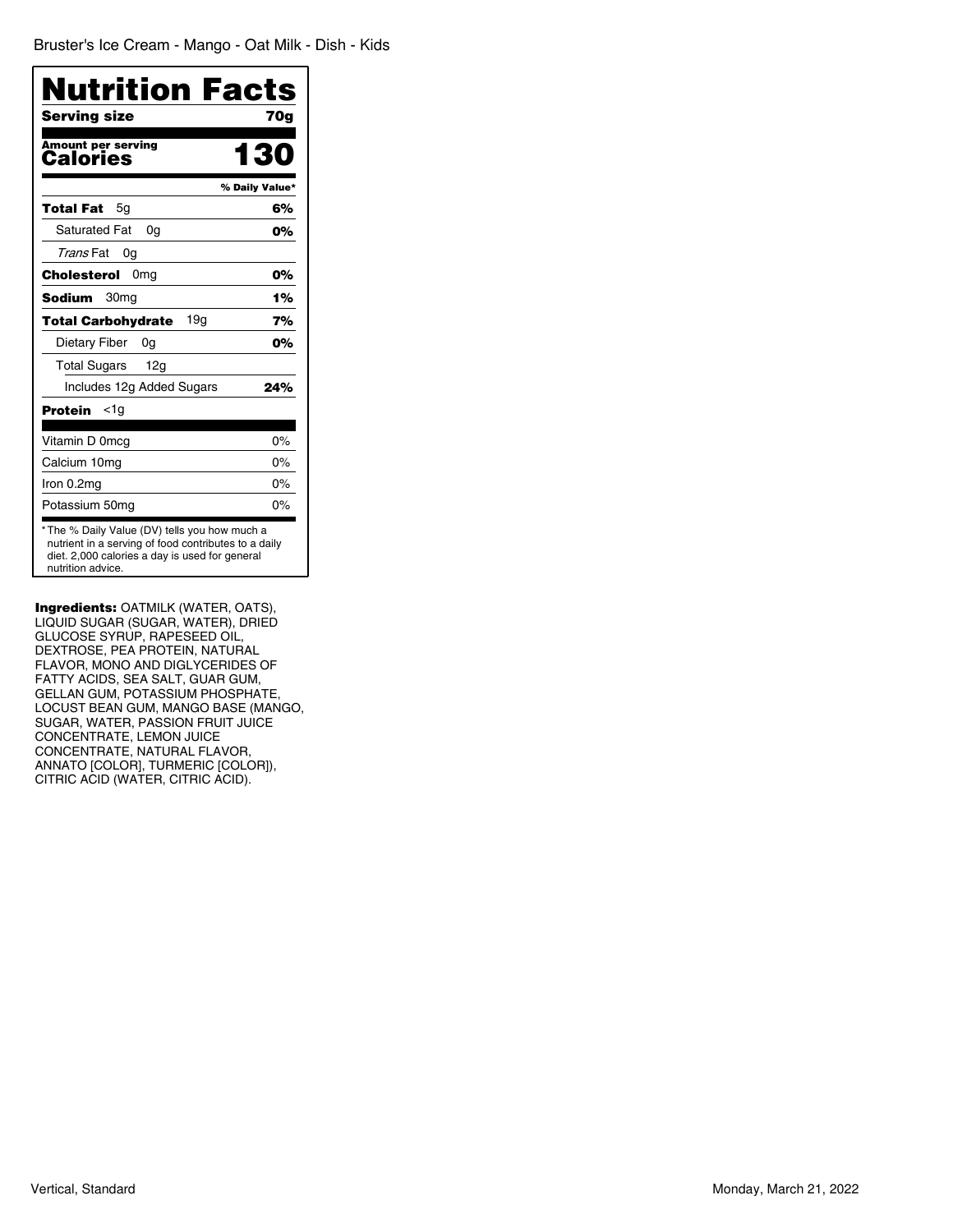| <b>Nutrition Facts</b><br>Serving size                                                                                                                                       | 140a           |
|------------------------------------------------------------------------------------------------------------------------------------------------------------------------------|----------------|
| Amount per serving<br><b>Calories</b>                                                                                                                                        | 260            |
|                                                                                                                                                                              | % Daily Value* |
| 11a<br>Total Fat                                                                                                                                                             | 14%            |
| <b>Saturated Fat</b><br>1q                                                                                                                                                   | 5%             |
| Trans Fat<br>0g                                                                                                                                                              |                |
| <b>Cholesterol</b><br>0mg                                                                                                                                                    | 0%             |
| 55 <sub>mg</sub><br>Sodium                                                                                                                                                   | 2%             |
| 38g<br>Total Carbohydrate                                                                                                                                                    | 14%            |
| Dietary Fiber<br>0g                                                                                                                                                          | 0%             |
| <b>Total Sugars</b><br>25 <sub>g</sub>                                                                                                                                       |                |
| Includes 25g Added Sugars                                                                                                                                                    | 50%            |
| Protein<br>2g                                                                                                                                                                |                |
| Vitamin D 0mcg                                                                                                                                                               | $0\%$          |
| Calcium 10mg                                                                                                                                                                 | $0\%$          |
| Iron 0.4mg                                                                                                                                                                   | 2%             |
| Potassium 90mq                                                                                                                                                               | $0\%$          |
| * The % Daily Value (DV) tells you how much a<br>nutrient in a serving of food contributes to a daily<br>diet. 2,000 calories a day is used for general<br>nutrition advice. |                |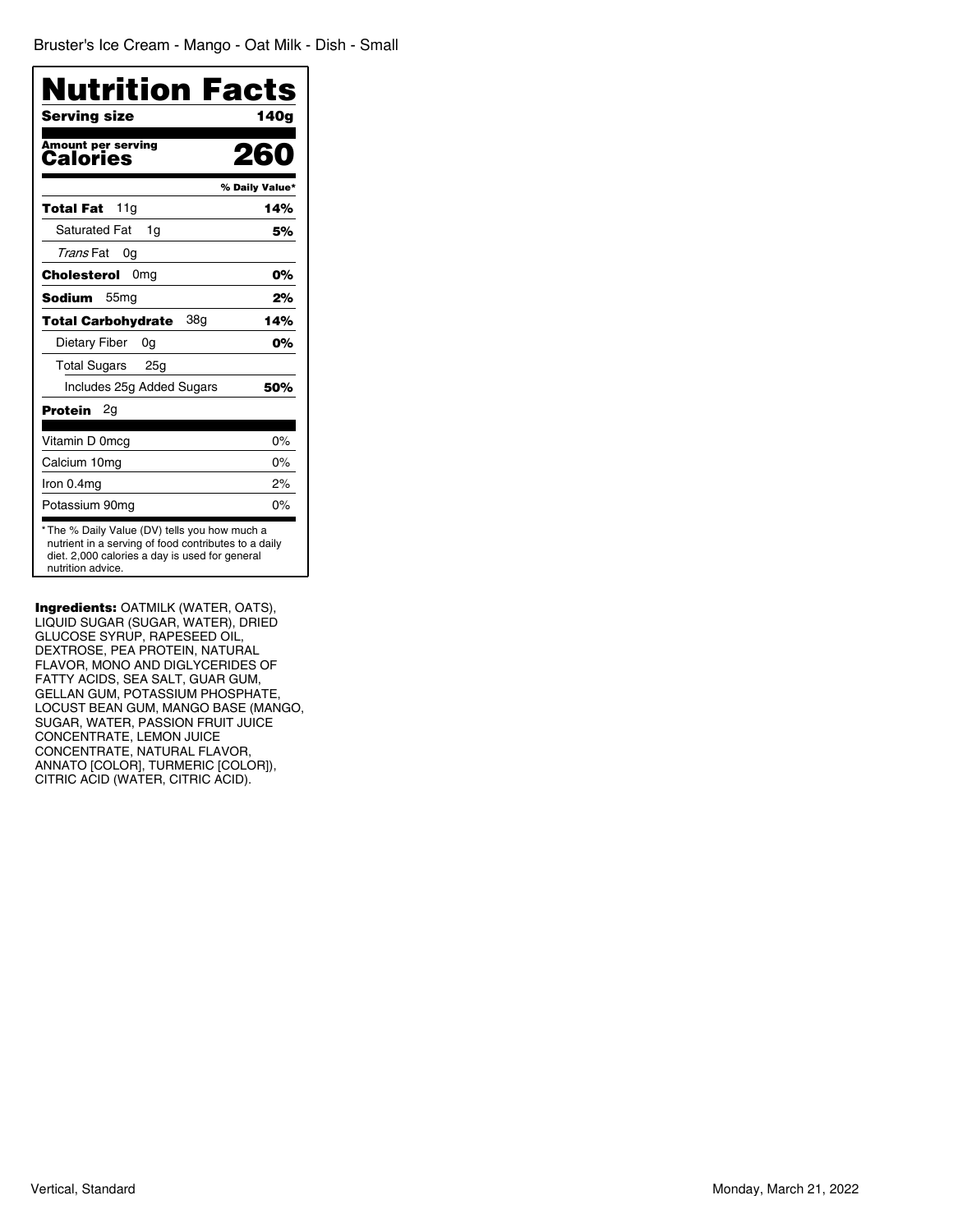| <b>Nutrition Facts</b><br>Serving size                                                                                                                                      | 21 Oa          |
|-----------------------------------------------------------------------------------------------------------------------------------------------------------------------------|----------------|
| <b>Amount per serving</b><br>Calories                                                                                                                                       | 390            |
|                                                                                                                                                                             | % Daily Value* |
| 16a<br>Total Fat                                                                                                                                                            | 21%            |
| <b>Saturated Fat</b><br>1.5 <sub>G</sub>                                                                                                                                    | 8%             |
| Trans Fat<br>0g                                                                                                                                                             |                |
| Cholesterol<br>0 <sub>mg</sub>                                                                                                                                              | 0%             |
| <b>Sodium</b><br>85 <sub>mg</sub>                                                                                                                                           | 4%             |
| 57g<br><b>Total Carbohydrate</b>                                                                                                                                            | 21%            |
| Dietary Fiber<br>0g                                                                                                                                                         | 0%             |
| <b>Total Sugars</b><br>37g                                                                                                                                                  |                |
| Includes 37g Added Sugars                                                                                                                                                   | 74%            |
| Protein<br>Зg                                                                                                                                                               |                |
| Vitamin D 0mcg                                                                                                                                                              | $0\%$          |
| Calcium 20mg                                                                                                                                                                | $0\%$          |
| Iron 0.6mg                                                                                                                                                                  | 4%             |
| Potassium 140mg                                                                                                                                                             | 2%             |
| *The % Daily Value (DV) tells you how much a<br>nutrient in a serving of food contributes to a daily<br>diet. 2,000 calories a day is used for general<br>nutrition advice. |                |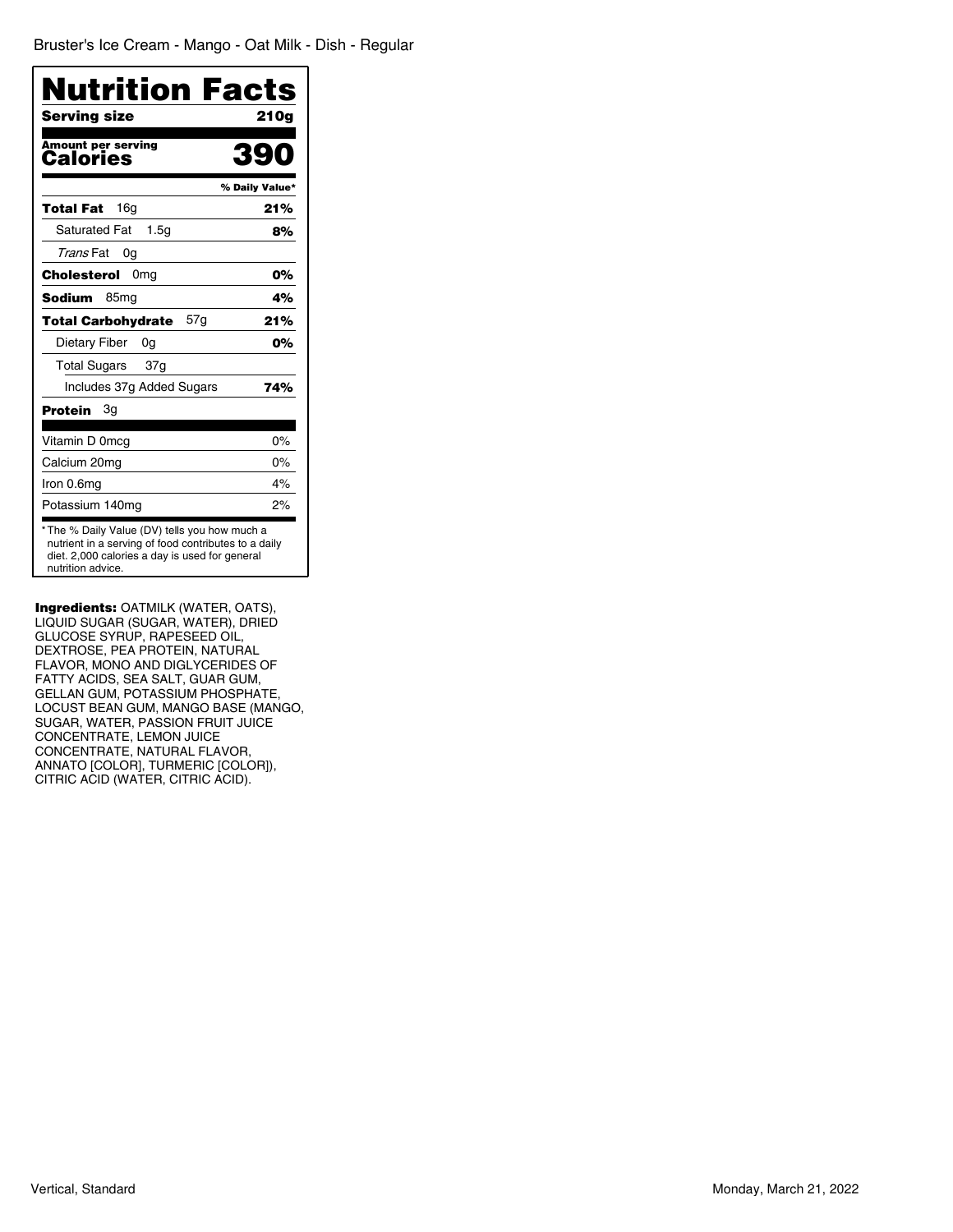| Nutrition Facts<br>Serving size                                                                                                                                             | 280a           |
|-----------------------------------------------------------------------------------------------------------------------------------------------------------------------------|----------------|
| Amount per serving<br><b>Calories</b>                                                                                                                                       | 520            |
|                                                                                                                                                                             | % Daily Value* |
| Total Fat<br>22q                                                                                                                                                            | 28%            |
| <b>Saturated Fat</b><br>2a                                                                                                                                                  | 10%            |
| Trans Fat<br>0g                                                                                                                                                             |                |
| <b>Cholesterol</b><br>0mg                                                                                                                                                   | 0%             |
| <b>Sodium</b><br>115 <sub>mq</sub>                                                                                                                                          | 5%             |
| 76g<br><b>Total Carbohydrate</b>                                                                                                                                            | 28%            |
| Dietary Fiber<br>0g                                                                                                                                                         | 0%             |
| <b>Total Sugars</b><br>50a                                                                                                                                                  |                |
| Includes 50g Added Sugars                                                                                                                                                   | 100%           |
| Protein<br>4g                                                                                                                                                               |                |
| Vitamin D 0mcg                                                                                                                                                              | $0\%$          |
| Calcium 20mg                                                                                                                                                                | $0\%$          |
| Iron 0.7mg                                                                                                                                                                  | 4%             |
| Potassium 180mg                                                                                                                                                             | 4%             |
| *The % Daily Value (DV) tells you how much a<br>nutrient in a serving of food contributes to a daily<br>diet. 2,000 calories a day is used for general<br>nutrition advice. |                |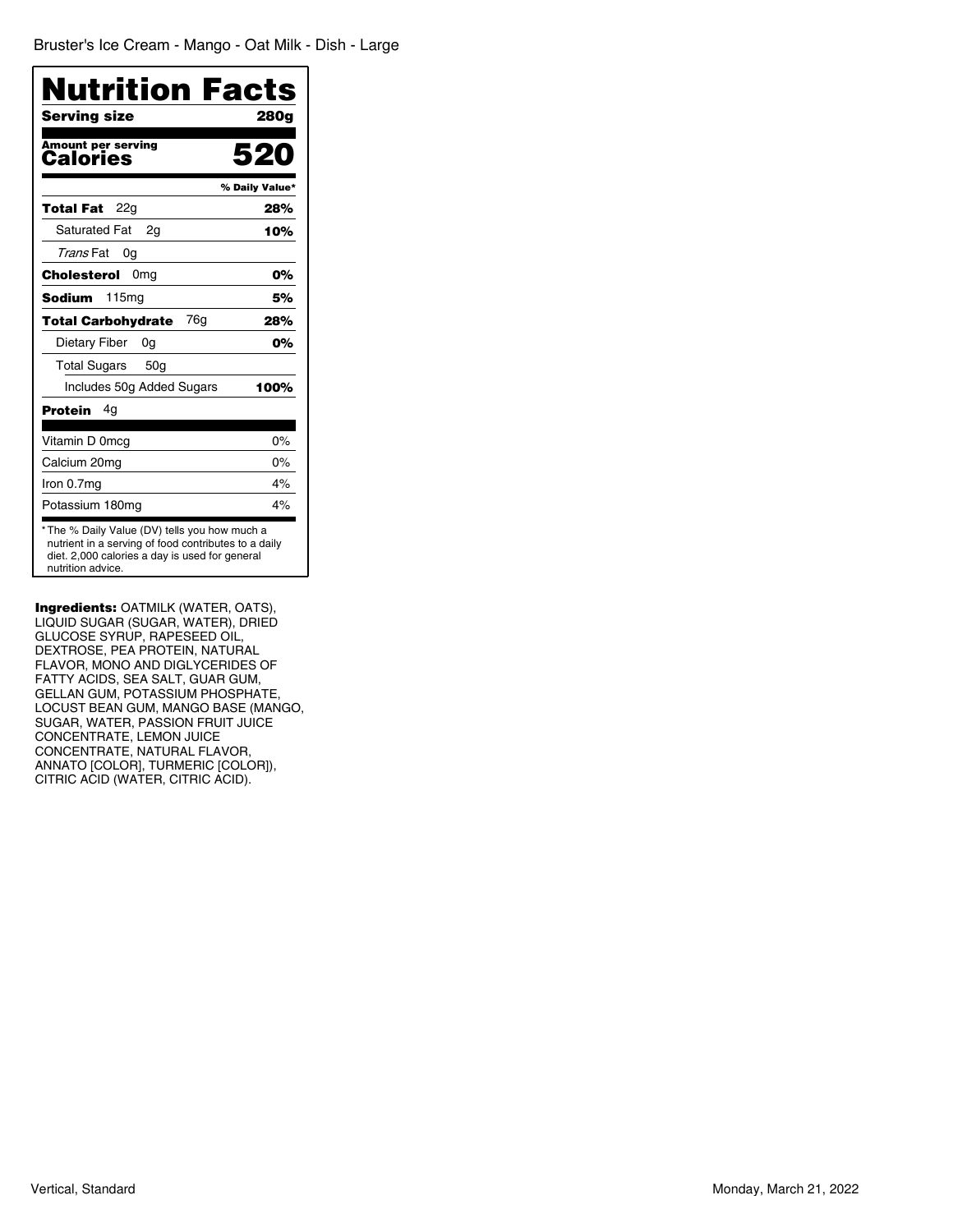| Serving size                          | 76a            |
|---------------------------------------|----------------|
| <b>Amount per serving</b><br>Calories | 150            |
|                                       | % Daily Value* |
| 6g<br>Total Fat                       | 8%             |
| <b>Saturated Fat</b><br>0a            | 0%             |
| Trans Fat<br>0g                       |                |
| Cholesterol<br>0 <sub>mq</sub>        | 0%             |
| 35 <sub>mq</sub><br>Sodium            | 2%             |
| 24g<br>Total Carbohydrate             | 9%             |
| Dietary Fiber<br>0g                   | 0%             |
| 13g<br><b>Total Sugars</b>            |                |
| Includes 13g Added Sugars             | 26%            |
| Protein<br>1g                         |                |
| Vitamin D 0mcg                        | 0%             |
| Calcium 10mg                          | 0%             |
| Iron 0.4mg                            | 2%             |
| Potassium 50mg                        | $0\%$          |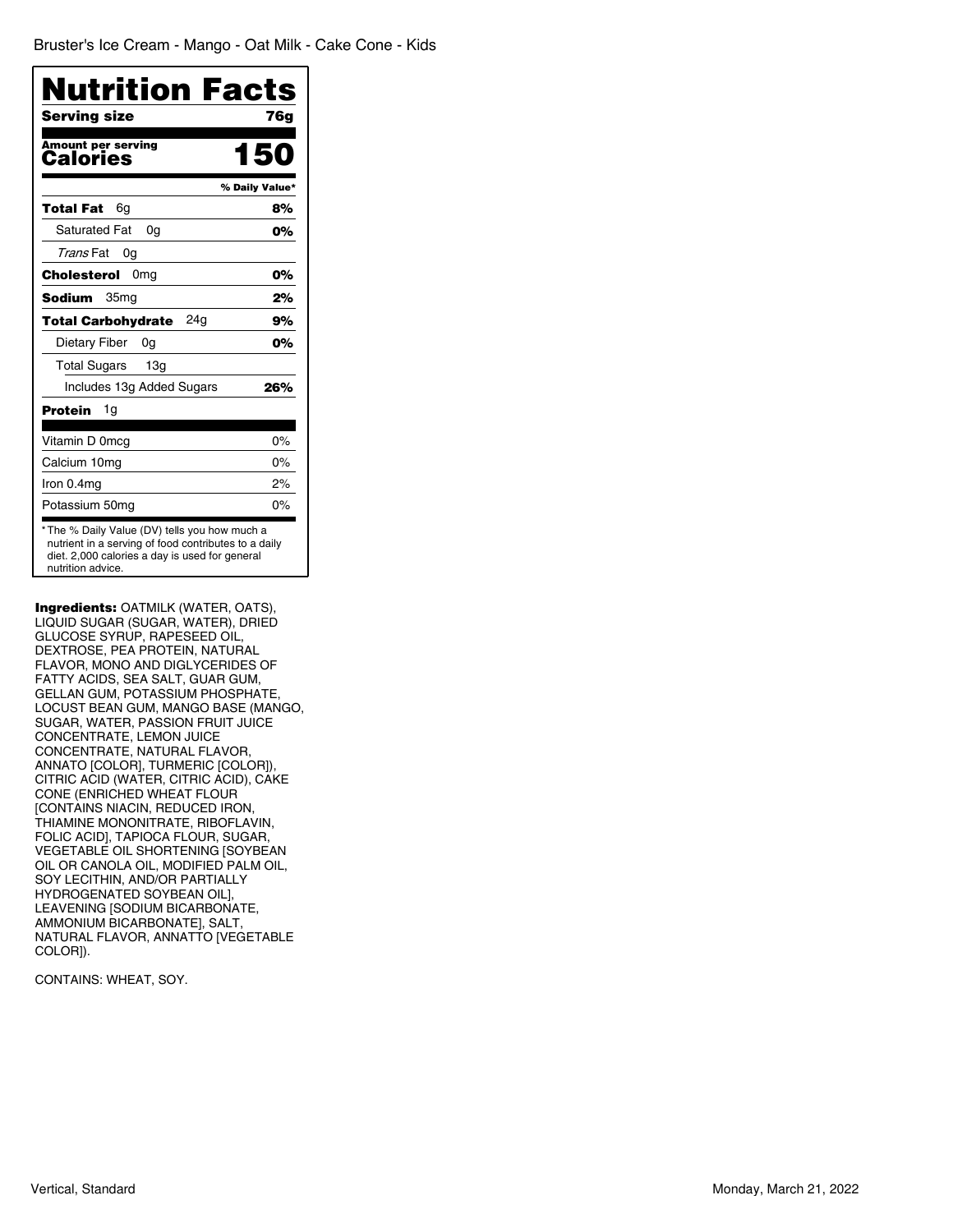| Nutrition Facts                                                                                                                                                             |                |
|-----------------------------------------------------------------------------------------------------------------------------------------------------------------------------|----------------|
| Serving size                                                                                                                                                                | 146a           |
| <b>Amount per serving</b><br>Calories                                                                                                                                       | 28             |
|                                                                                                                                                                             | % Daily Value* |
| 11 <sub>q</sub><br>Total Fat                                                                                                                                                | 14%            |
| <b>Saturated Fat</b><br>1q                                                                                                                                                  | 5%             |
| Trans Fat<br>0g                                                                                                                                                             |                |
| Cholesterol<br>0 <sub>mq</sub>                                                                                                                                              | 0%             |
| 65 <sub>mq</sub><br><b>Sodium</b>                                                                                                                                           | 3%             |
| 43g<br><b>Total Carbohydrate</b>                                                                                                                                            | 16%            |
| Dietary Fiber<br>0g                                                                                                                                                         | 0%             |
| <b>Total Sugars</b><br>25a                                                                                                                                                  |                |
| Includes 25g Added Sugars                                                                                                                                                   | 50%            |
| Protein<br>2g                                                                                                                                                               |                |
| Vitamin D 0mcg                                                                                                                                                              | $0\%$          |
| Calcium 10mg                                                                                                                                                                | $0\%$          |
| Iron 0.6mg                                                                                                                                                                  | 4%             |
| Potassium 100mg                                                                                                                                                             | 2%             |
| *The % Daily Value (DV) tells you how much a<br>nutrient in a serving of food contributes to a daily<br>diet. 2,000 calories a day is used for general<br>nutrition advice. |                |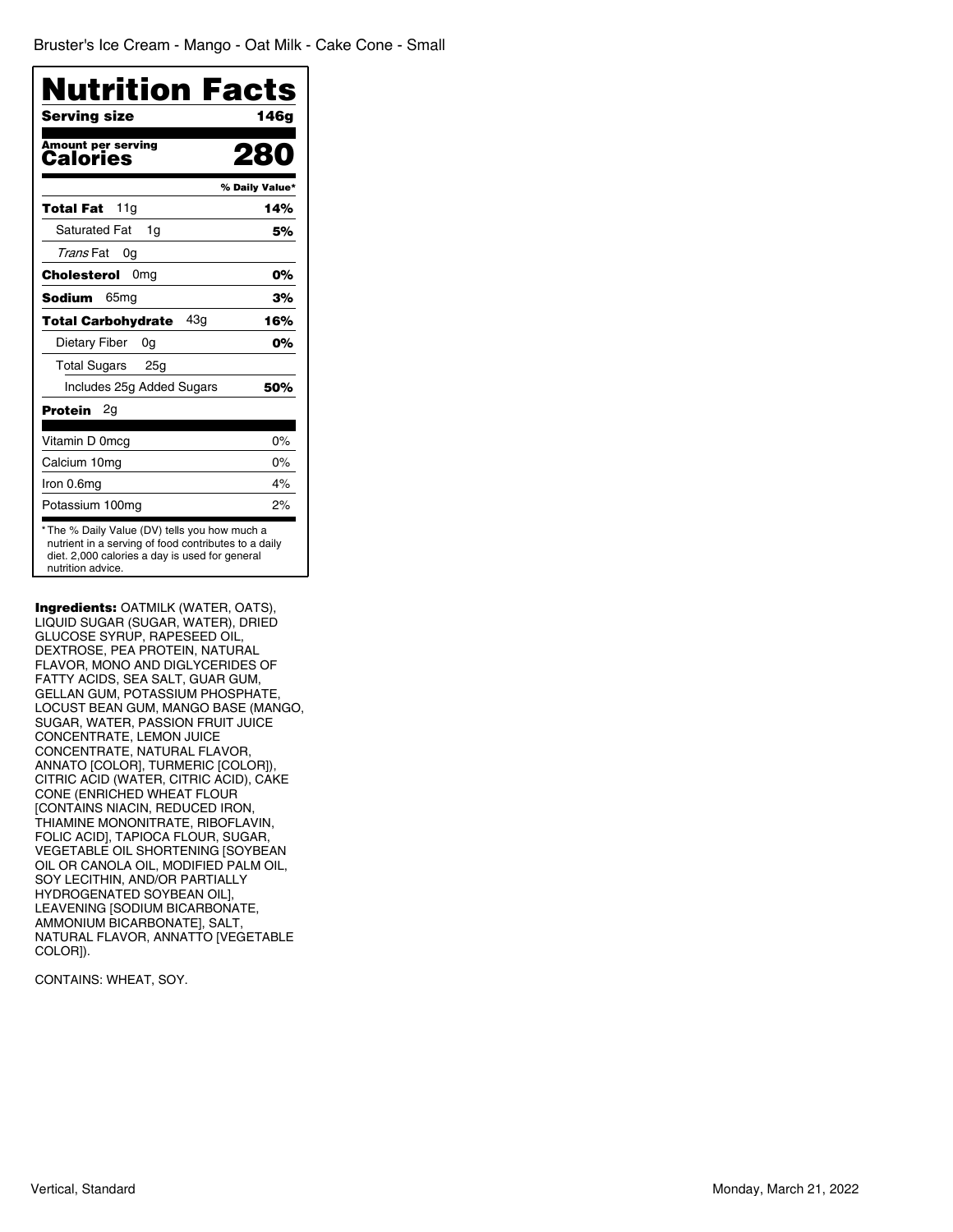| <b>Nutrition Facts</b>                                                                                                                                                      |                |
|-----------------------------------------------------------------------------------------------------------------------------------------------------------------------------|----------------|
| Serving size                                                                                                                                                                | 216a           |
| <b>Amount per serving</b><br>Calories                                                                                                                                       |                |
|                                                                                                                                                                             | % Daily Value* |
| Total Fat<br>16 <sub>g</sub>                                                                                                                                                | 21%            |
| <b>Saturated Fat</b><br>1.5 <sub>G</sub>                                                                                                                                    | 8%             |
| Trans Fat<br>0g                                                                                                                                                             |                |
| Cholesterol 0mg                                                                                                                                                             | 0%             |
| 95 <sub>mq</sub><br>Sodium                                                                                                                                                  | 4%             |
| 62g<br>Total Carbohydrate                                                                                                                                                   | 23%            |
| Dietary Fiber<br>0g                                                                                                                                                         | 0%             |
| <b>Total Sugars</b><br>37g                                                                                                                                                  |                |
| Includes 37g Added Sugars                                                                                                                                                   | 74%            |
| Protein<br>3g                                                                                                                                                               |                |
| Vitamin D 0mcg                                                                                                                                                              | $0\%$          |
| Calcium 20mg                                                                                                                                                                | $0\%$          |
| Iron 0.8mg                                                                                                                                                                  | 4%             |
| Potassium 140mq                                                                                                                                                             | 2%             |
| *The % Daily Value (DV) tells you how much a<br>nutrient in a serving of food contributes to a daily<br>diet. 2,000 calories a day is used for general<br>nutrition advice. |                |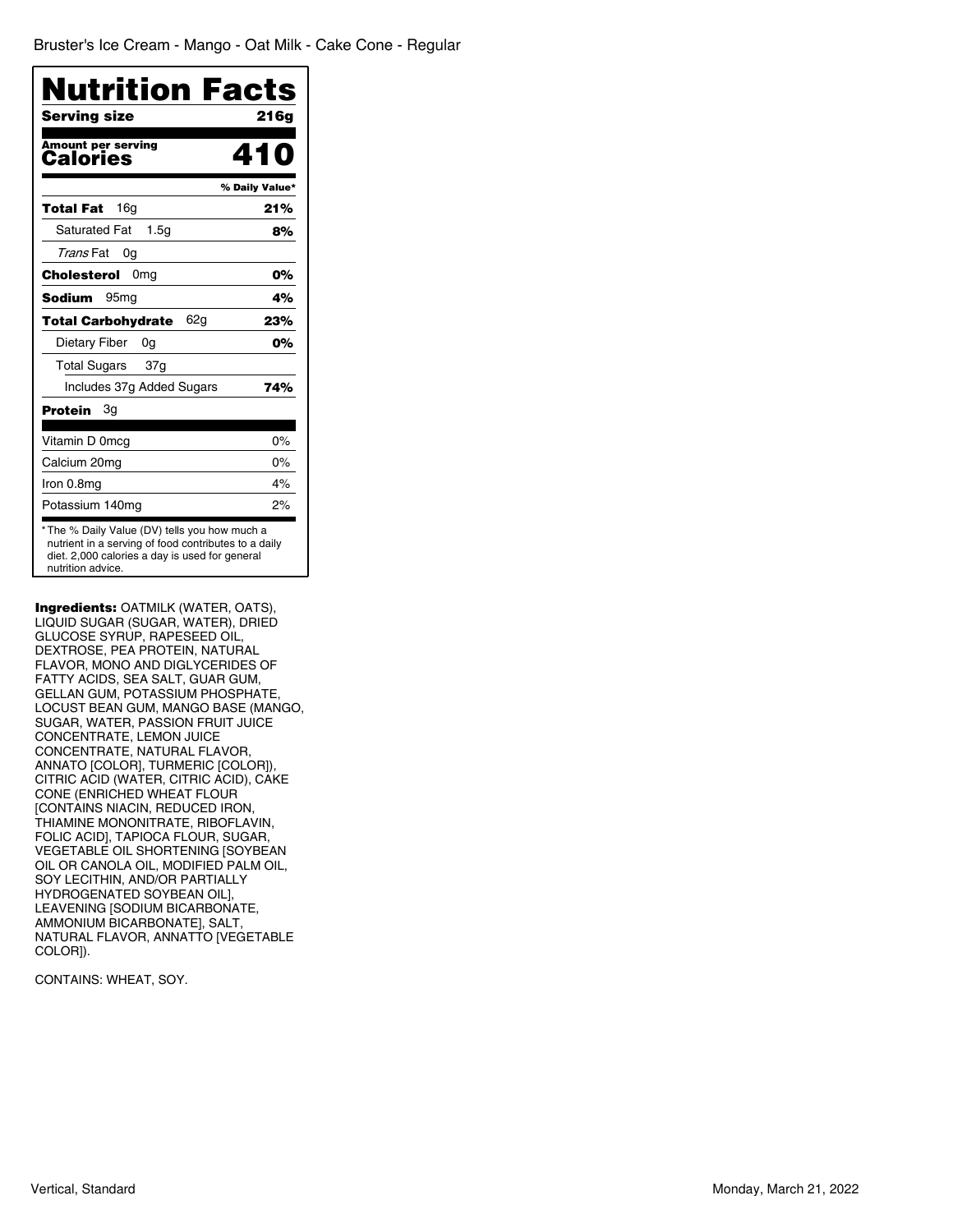| <b>Nutrition Facts</b>                                                                                                                                 |
|--------------------------------------------------------------------------------------------------------------------------------------------------------|
| 286a                                                                                                                                                   |
| 54                                                                                                                                                     |
| % Daily Value*                                                                                                                                         |
| 28%                                                                                                                                                    |
| 10%                                                                                                                                                    |
|                                                                                                                                                        |
| 0%                                                                                                                                                     |
| 5%                                                                                                                                                     |
| 29%                                                                                                                                                    |
| 0%                                                                                                                                                     |
|                                                                                                                                                        |
| 100%                                                                                                                                                   |
|                                                                                                                                                        |
| 0%                                                                                                                                                     |
| $0\%$                                                                                                                                                  |
| 6%                                                                                                                                                     |
| 4%                                                                                                                                                     |
| *The % Daily Value (DV) tells you how much a<br>nutrient in a serving of food contributes to a daily<br>diet. 2,000 calories a day is used for general |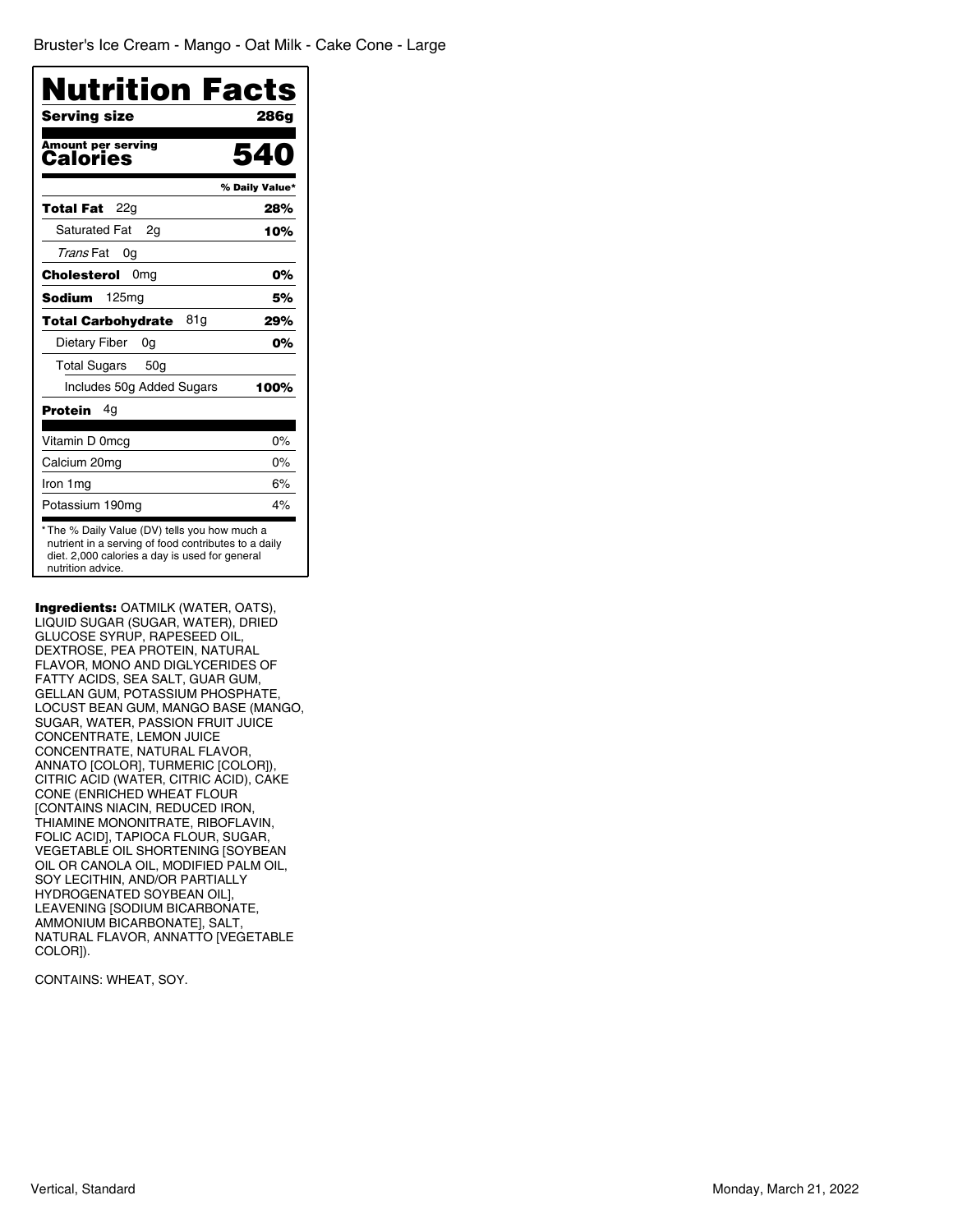| <b>Nutrition Facts</b>                                                                                                                                                      |
|-----------------------------------------------------------------------------------------------------------------------------------------------------------------------------|
| Serving size<br><b>83g</b>                                                                                                                                                  |
| <b>Amount per serving</b><br>180<br>Calories                                                                                                                                |
| % Daily Value*                                                                                                                                                              |
| Total Fat<br>8%<br>6q                                                                                                                                                       |
| <b>Saturated Fat</b><br>0%<br>0a                                                                                                                                            |
| Trans Fat<br>0g                                                                                                                                                             |
| Cholesterol<br>0 <sub>mg</sub><br>0%                                                                                                                                        |
| <b>Sodium</b><br>45mg<br>2%                                                                                                                                                 |
| 30g<br>11%<br><b>Total Carbohydrate</b>                                                                                                                                     |
| Dietary Fiber<br>0%<br>0g                                                                                                                                                   |
| <b>Total Sugars</b><br>17 <sub>q</sub>                                                                                                                                      |
| Includes 17g Added Sugars<br>34%                                                                                                                                            |
| Protein<br>2q                                                                                                                                                               |
| Vitamin D 0mcg<br>0%                                                                                                                                                        |
| 0%<br>Calcium 10mg                                                                                                                                                          |
| 4%<br>Iron 0.6mg                                                                                                                                                            |
| 0%<br>Potassium 70mg                                                                                                                                                        |
| *The % Daily Value (DV) tells you how much a<br>nutrient in a serving of food contributes to a daily<br>diet. 2,000 calories a day is used for general<br>nutrition advice. |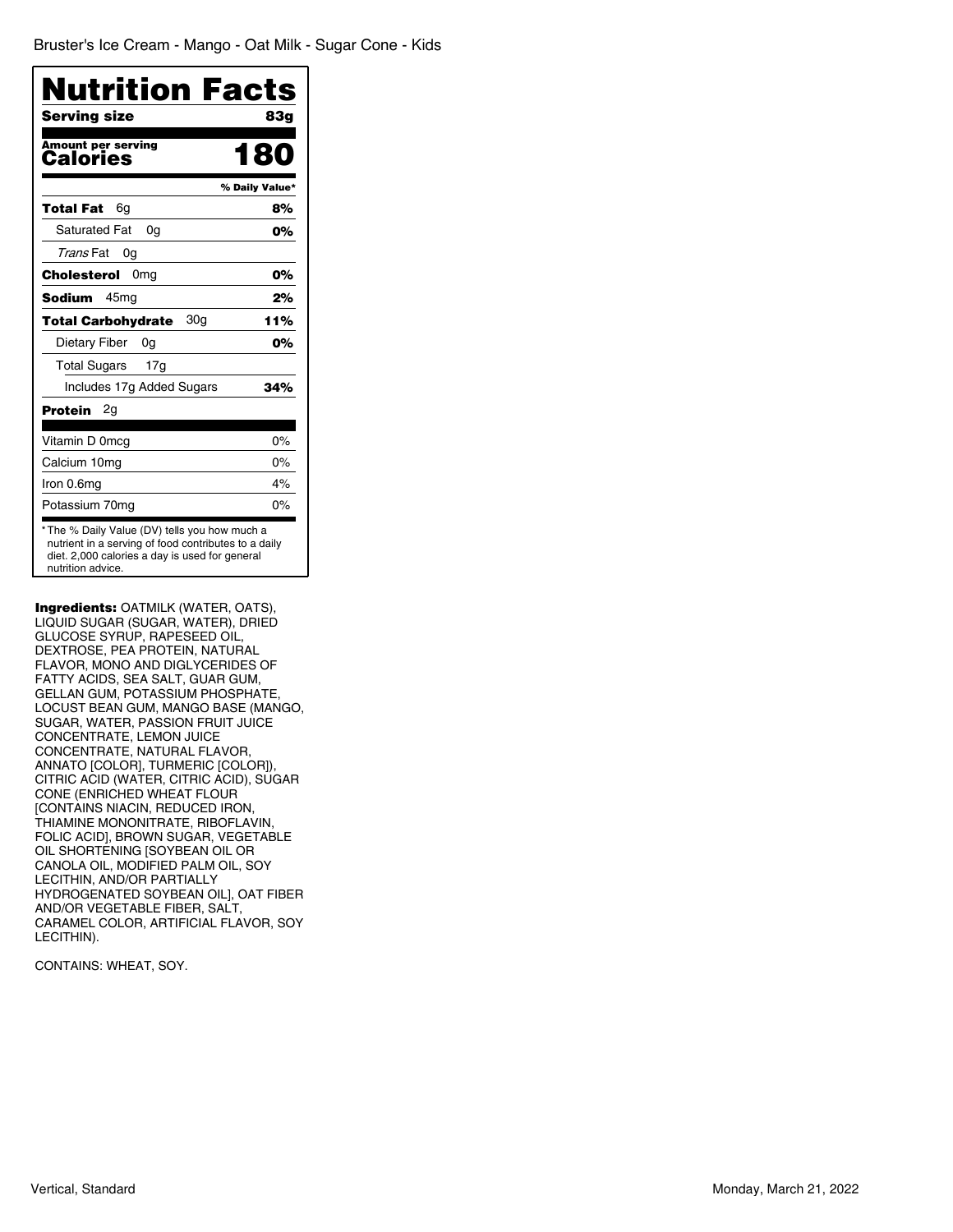| Nutrition Facts                                                                                                                                                             |                |
|-----------------------------------------------------------------------------------------------------------------------------------------------------------------------------|----------------|
| Serving size<br>Amount per serving                                                                                                                                          | 153a           |
| <b>Calories</b>                                                                                                                                                             | % Daily Value* |
| Total Fat<br>11 <sub>q</sub>                                                                                                                                                | 14%            |
| <b>Saturated Fat</b><br>1q                                                                                                                                                  | 5%             |
| Trans Fat<br>0g                                                                                                                                                             |                |
| Cholesterol<br>0 <sub>mg</sub>                                                                                                                                              | 0%             |
| 75 <sub>mg</sub><br><b>Sodium</b>                                                                                                                                           | 3%             |
| 49a<br>Total Carbohydrate                                                                                                                                                   | 18%            |
| Dietary Fiber<br>0g                                                                                                                                                         | 0%             |
| <b>Total Sugars</b><br>29g                                                                                                                                                  |                |
| Includes 29g Added Sugars                                                                                                                                                   | 58%            |
| Protein<br>Зg                                                                                                                                                               |                |
| Vitamin D 0mcg                                                                                                                                                              | $0\%$          |
| Calcium 20mg                                                                                                                                                                | $0\%$          |
| Iron 0.8mg                                                                                                                                                                  | 4%             |
| Potassium 110mg                                                                                                                                                             | 2%             |
| *The % Daily Value (DV) tells you how much a<br>nutrient in a serving of food contributes to a daily<br>diet. 2,000 calories a day is used for general<br>nutrition advice. |                |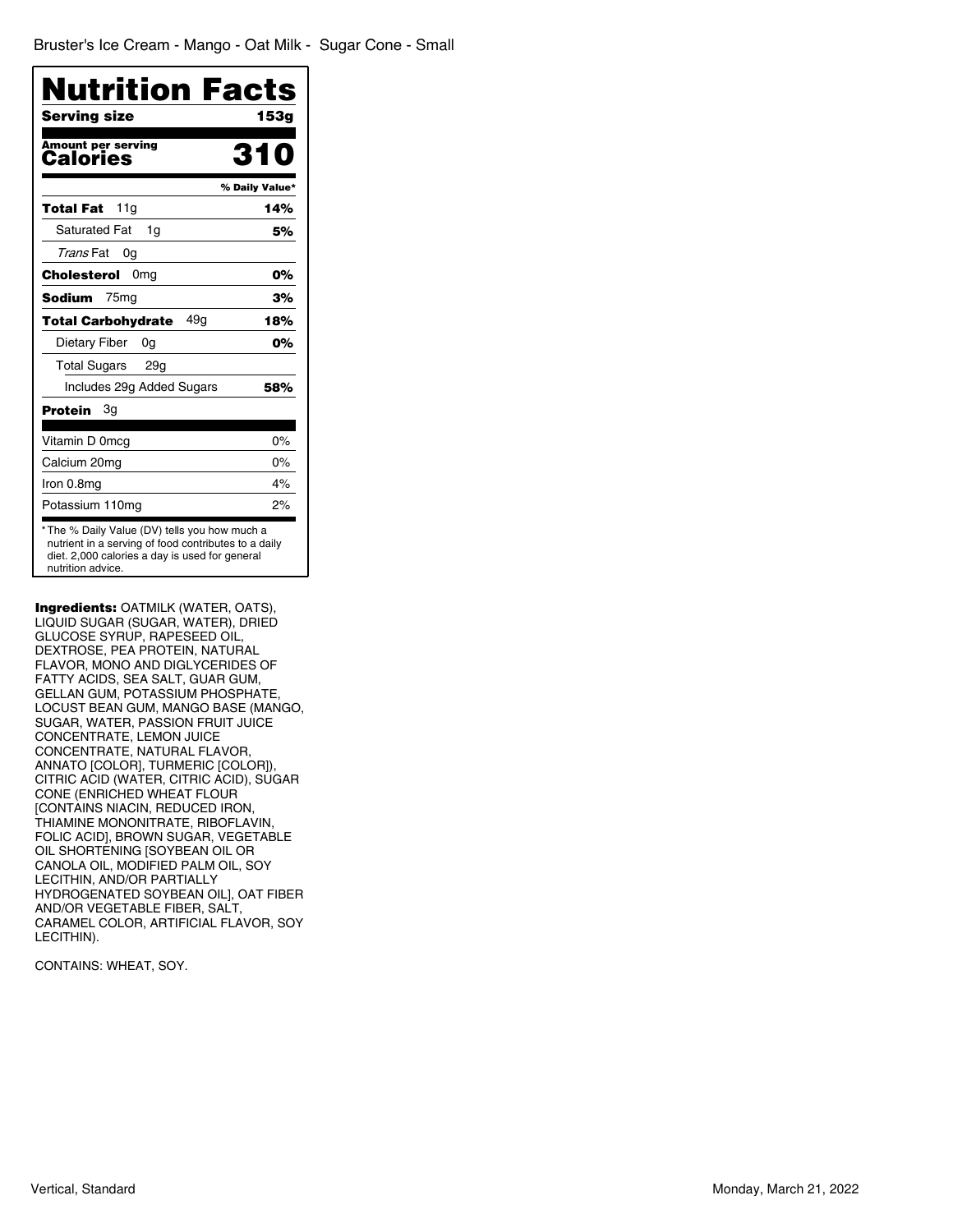| Nutrition Facts                          |                |
|------------------------------------------|----------------|
| Serving size                             | 223a           |
| <b>Amount per serving</b><br>Calories    |                |
|                                          | % Daily Value* |
| 17 <sub>q</sub><br>Total Fat             | 22%            |
| <b>Saturated Fat</b><br>1.5 <sub>G</sub> | 8%             |
| Trans Fat<br>0g                          |                |
| Cholesterol<br>0 <sub>mg</sub>           | 0%             |
| Sodium<br>105mg                          | 5%             |
| 68a<br><b>Total Carbohydrate</b>         | 25%            |
| Dietary Fiber<br>0g                      | 0%             |
| Total Sugars 41g                         |                |
| Includes 41g Added Sugars                | 82%            |
| Protein<br>4g                            |                |
| Vitamin D 0mcg                           | $0\%$          |
| Calcium 20mg                             | $0\%$          |
| Iron 1 mg                                | 6%             |
| Potassium 160mg                          | 4%             |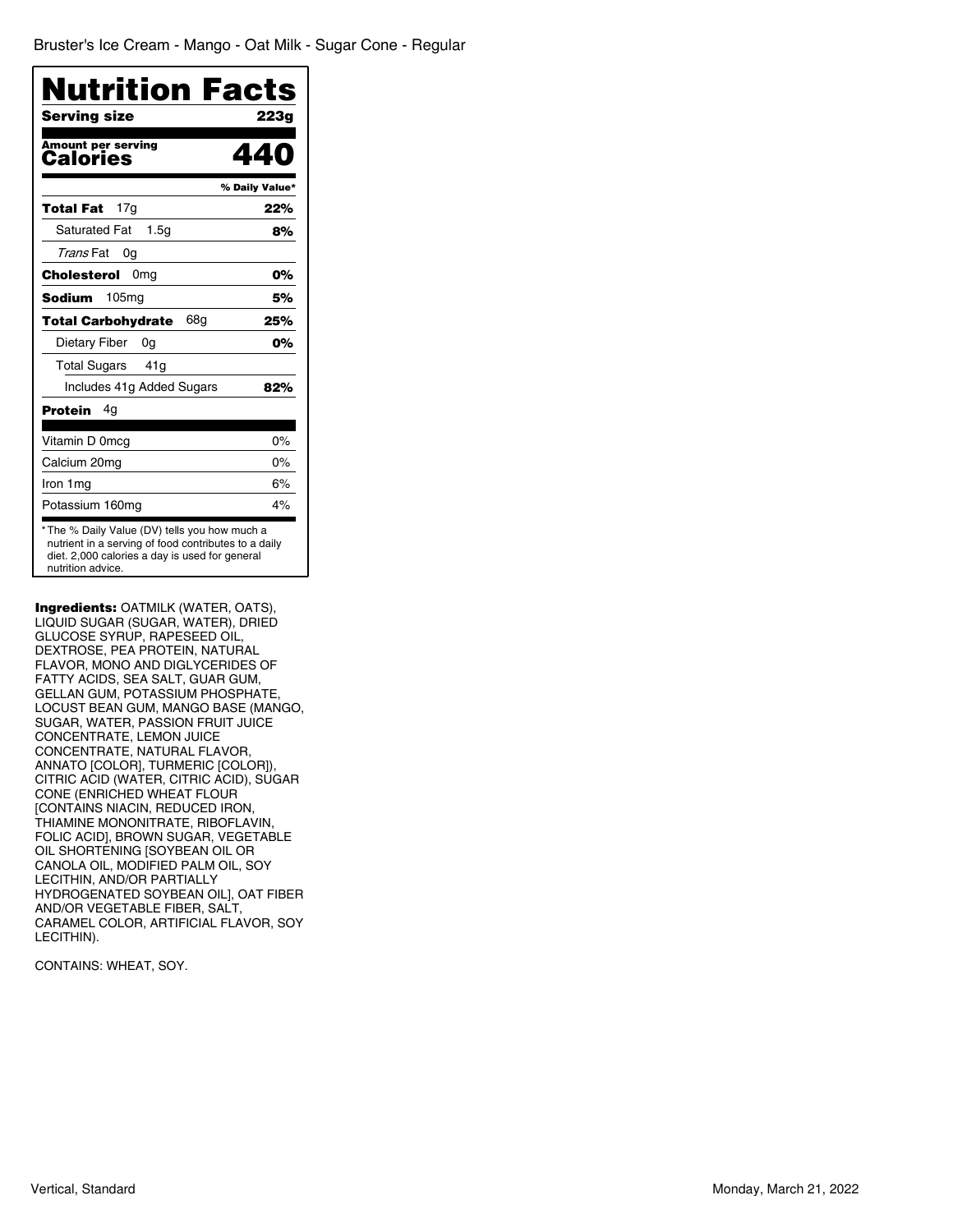| Nutrition Facts                                                                                                                                                             |                |
|-----------------------------------------------------------------------------------------------------------------------------------------------------------------------------|----------------|
| <b>Serving size</b>                                                                                                                                                         | 293g           |
| <b>Amount per serving</b><br>Calories                                                                                                                                       | 570            |
|                                                                                                                                                                             | % Daily Value* |
| Total Fat<br>22a                                                                                                                                                            | 28%            |
| <b>Saturated Fat</b><br>2q                                                                                                                                                  | 10%            |
| Trans Fat<br>0g                                                                                                                                                             |                |
| Cholesterol<br>0 <sub>mg</sub>                                                                                                                                              | 0%             |
| 130 <sub>mq</sub><br>Sodium                                                                                                                                                 | 6%             |
| 87g<br><b>Total Carbohydrate</b>                                                                                                                                            | 32%            |
| Dietary Fiber<br>0g                                                                                                                                                         | 0%             |
| <b>Total Sugars</b><br>54 <sub>q</sub>                                                                                                                                      |                |
| Includes 54g Added Sugars                                                                                                                                                   | 108%           |
| Protein<br>5g                                                                                                                                                               |                |
| Vitamin D 0mcg                                                                                                                                                              | $0\%$          |
| Calcium 30mg                                                                                                                                                                | 2%             |
| Iron 1.2mg                                                                                                                                                                  | 6%             |
| Potassium 200mg                                                                                                                                                             | 4%             |
| *The % Daily Value (DV) tells you how much a<br>nutrient in a serving of food contributes to a daily<br>diet. 2,000 calories a day is used for general<br>nutrition advice. |                |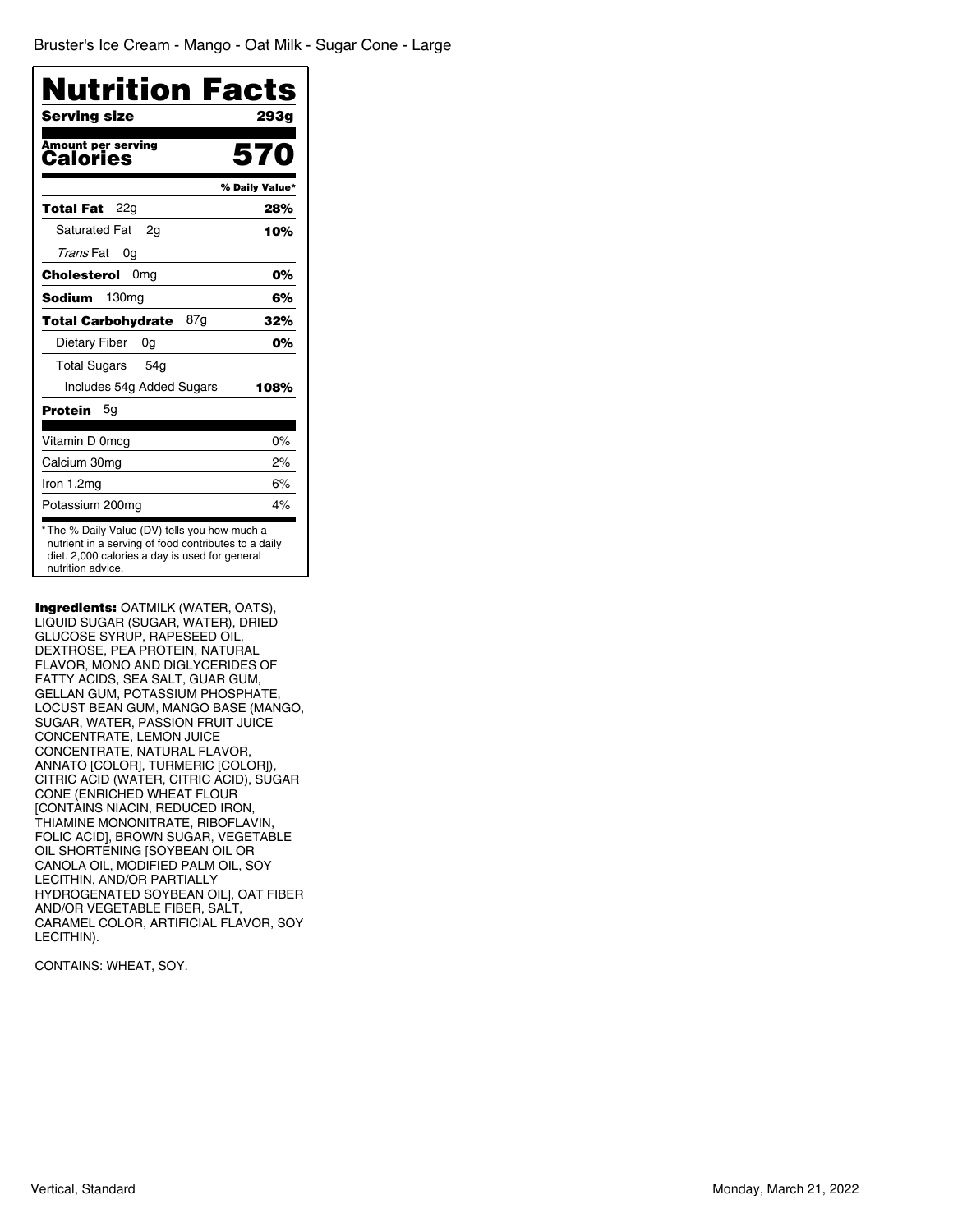|                                              | <b>Nutrition Facts</b> |
|----------------------------------------------|------------------------|
| Serving size                                 | 170a                   |
| <b>Amount per serving</b><br><b>Calories</b> | 39                     |
|                                              | % Daily Value*         |
| 14 <sub>q</sub><br>Total Fat                 | 18%                    |
| <b>Saturated Fat</b><br>1q                   | 5%                     |
| Trans Fat<br>0g                              |                        |
| <b>Cholesterol</b> 0mg                       | 0%                     |
| 60 <sub>mg</sub><br><b>Sodium</b>            | 3%                     |
| 62g<br><b>Total Carbohydrate</b>             | 23%                    |
| Dietary Fiber<br>0g                          | 0%                     |
| <b>Total Sugars</b><br>37g                   |                        |
| Includes 37g Added Sugars                    | 74%                    |
| Protein<br>4g                                |                        |
| Vitamin D 0mcg                               | $0\%$                  |
| Calcium 10mg                                 | $0\%$                  |
| Iron 1.1mg                                   | 6%                     |
| Potassium 120mg                              | 2%                     |

Ingredients: OATMILK (WATER, OATS), LIQUID SUGAR (SUGAR, WATER), DRIED GLUCOSE SYRUP, RAPESEED OIL, DEXTROSE, PEA PROTEIN, NATURAL FLAVOR, MONO AND DIGLYCERIDES OF FATTY ACIDS, SEA SALT, GUAR GUM, GELLAN GUM, POTASSIUM PHOSPHATE, LOCUST BEAN GUM, MANGO BASE (MANGO, SUGAR, WATER, PASSION FRUIT JUICE CONCENTRATE, LEMON JUICE CONCENTRATE, NATURAL FLAVOR, ANNATO [COLOR], TURMERIC [COLOR]), CITRIC ACID (WATER, CITRIC ACID), WAFFLE CONE (ENRICHED WHEAT FLOUR [CONTAINS NIACIN, REDUCED IRON, THIAMINE MONONITRATE, RIBOFLAVIN, FOLIC ACID], SUGAR, VEGETABLE SHORTENING [CONTAINING PARTIALLY HYDROGENATED SOYBEAN AND COTTONSEED OILS], WHOLE EGG, ARTIFICIAL FLAVOR [INCLUDING MALTODEXTRIN, MODIFIED CORNSTARCH, BUTTER, BUTTERMILK], DEXTROSE, SOY LECITHIN).

CONTAINS: WHEAT, EGG, MILK, SOY.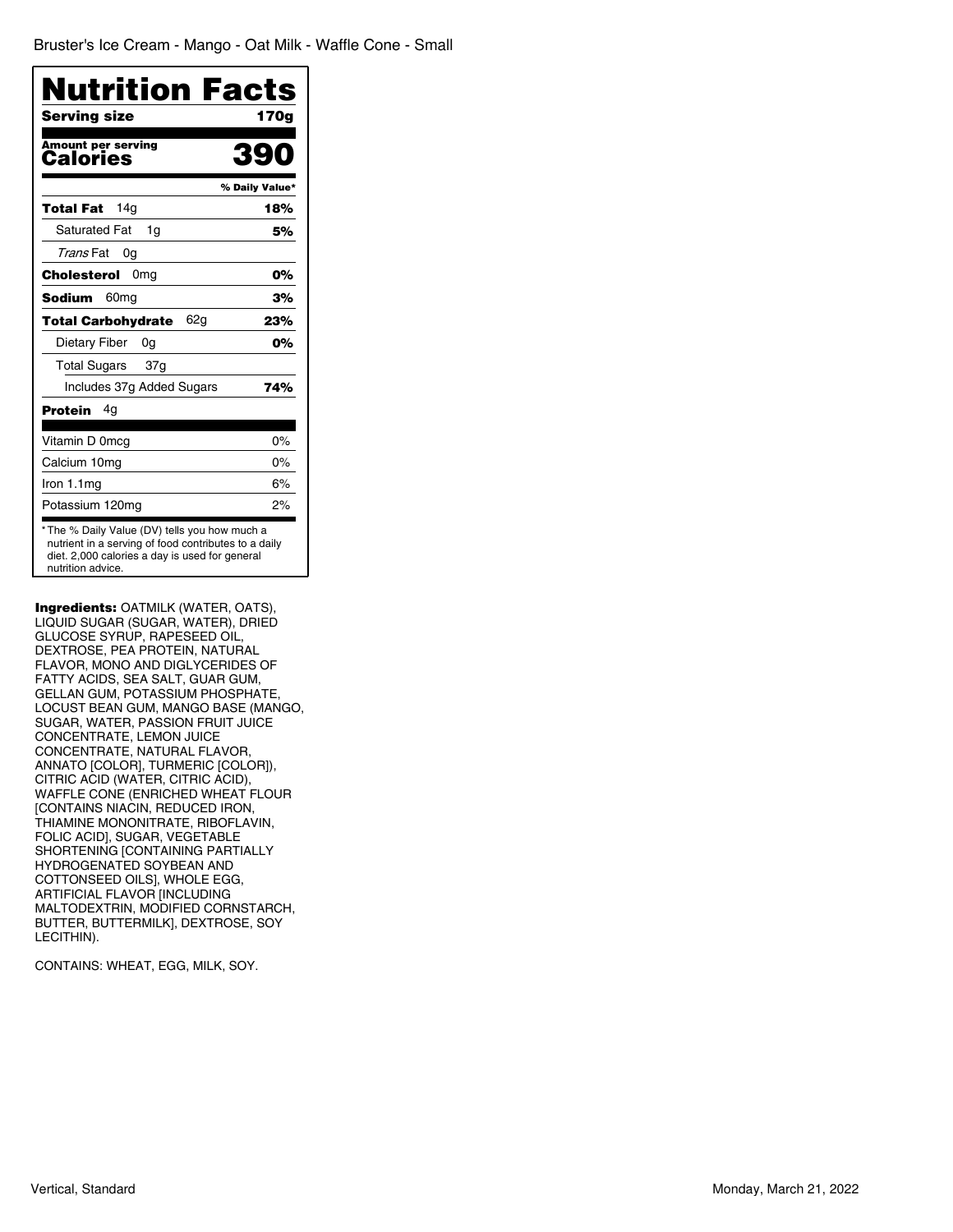| <b>Nutrition Facts</b><br>Serving size                                                                                                                                      | 240a           |
|-----------------------------------------------------------------------------------------------------------------------------------------------------------------------------|----------------|
| <b>Amount per serving</b><br>Calories                                                                                                                                       | 52             |
|                                                                                                                                                                             | % Daily Value* |
| 19g<br>Total Fat                                                                                                                                                            | 24%            |
| <b>Saturated Fat</b><br>1.5 <sub>G</sub>                                                                                                                                    | 8%             |
| <i>Trans</i> Fat<br>0g                                                                                                                                                      |                |
| Cholesterol 0mg                                                                                                                                                             | 0%             |
| 85 <sub>mg</sub><br><b>Sodium</b>                                                                                                                                           | 4%             |
| 81g<br>Total Carbohydrate                                                                                                                                                   | 29%            |
| Dietary Fiber<br>0g                                                                                                                                                         | 0%             |
| <b>Total Sugars</b><br>49g                                                                                                                                                  |                |
| Includes 49g Added Sugars                                                                                                                                                   | 98%            |
| Protein<br>5g                                                                                                                                                               |                |
| Vitamin D 0mcg                                                                                                                                                              | $0\%$          |
| Calcium 20mg                                                                                                                                                                | $0\%$          |
| Iron 1.3mg                                                                                                                                                                  | 8%             |
| Potassium 160mg                                                                                                                                                             | 4%             |
| *The % Daily Value (DV) tells you how much a<br>nutrient in a serving of food contributes to a daily<br>diet. 2,000 calories a day is used for general<br>nutrition advice. |                |

Ingredients: OATMILK (WATER, OATS), LIQUID SUGAR (SUGAR, WATER), DRIED GLUCOSE SYRUP, RAPESEED OIL, DEXTROSE, PEA PROTEIN, NATURAL FLAVOR, MONO AND DIGLYCERIDES OF FATTY ACIDS, SEA SALT, GUAR GUM, GELLAN GUM, POTASSIUM PHOSPHATE, LOCUST BEAN GUM, MANGO BASE (MANGO, SUGAR, WATER, PASSION FRUIT JUICE CONCENTRATE, LEMON JUICE CONCENTRATE, NATURAL FLAVOR, ANNATO [COLOR], TURMERIC [COLOR]), CITRIC ACID (WATER, CITRIC ACID), WAFFLE CONE (ENRICHED WHEAT FLOUR [CONTAINS NIACIN, REDUCED IRON, THIAMINE MONONITRATE, RIBOFLAVIN, FOLIC ACID], SUGAR, VEGETABLE SHORTENING [CONTAINING PARTIALLY HYDROGENATED SOYBEAN AND COTTONSEED OILS], WHOLE EGG, ARTIFICIAL FLAVOR [INCLUDING MALTODEXTRIN, MODIFIED CORNSTARCH, BUTTER, BUTTERMILK], DEXTROSE, SOY LECITHIN).

CONTAINS: WHEAT, EGG, MILK, SOY.